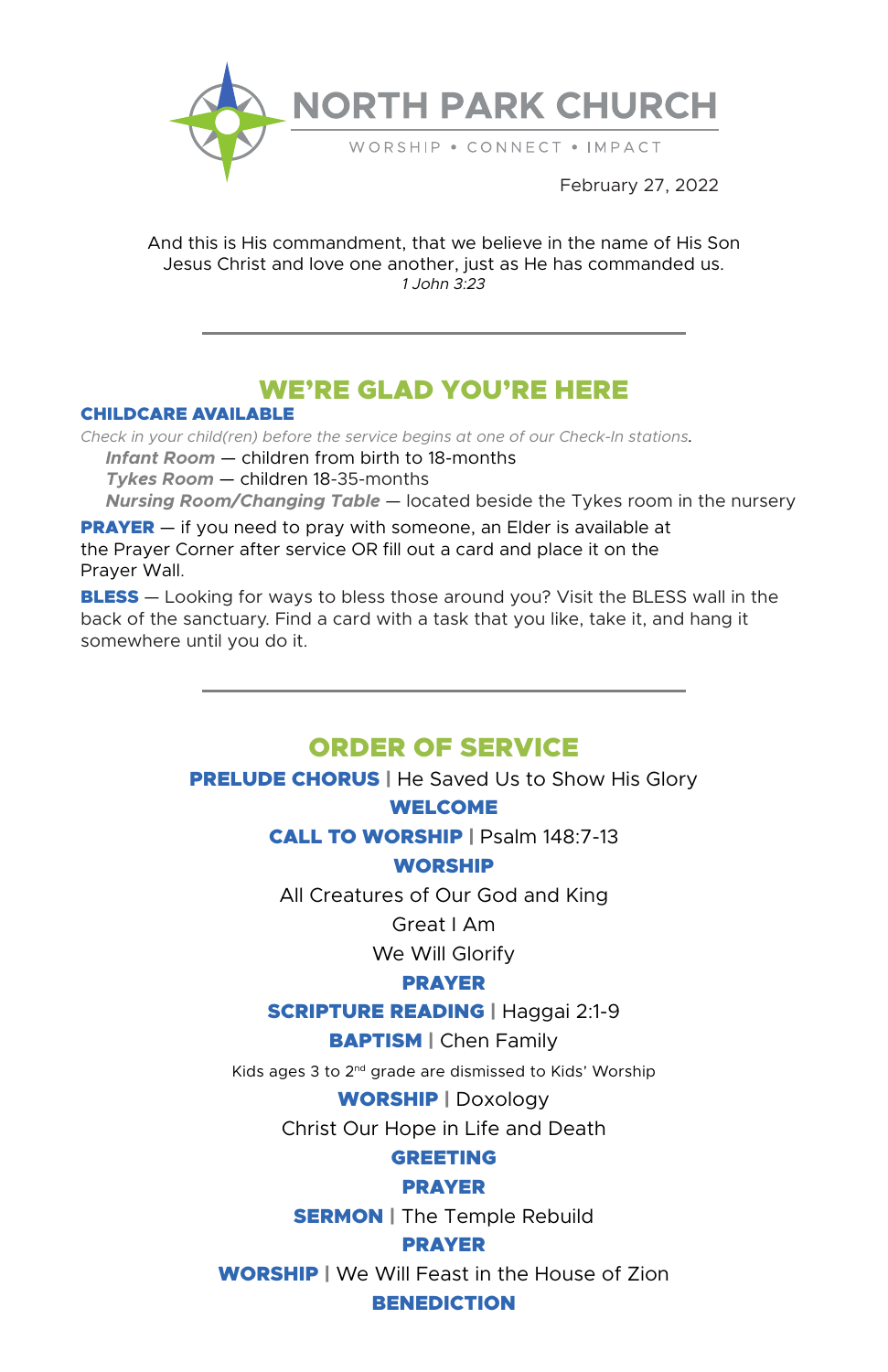# THE TEMPLE REBUILD: NAVIGATING FEAR, GRIEF, AND JOY IN THE RETURN BEN BURKHOLDER | EZRA 3:1-13

### **I.** Worship (3:1-6)

**a.** The Altar is built first to confront their **with the set of the set of the set of the set of the set of the set of the set of the set of the set of the set of the set of the set of the set of the set of the set of the** 

**b.** The rebuild follows the \_\_\_\_\_\_\_\_\_\_\_\_\_\_\_ Patterns

**II.** Build (Ezra 3:7-9)

**III.** Celebrate (3:10-13)

| a. | <b>Covenant Faithfulness</b> |
|----|------------------------------|
|    | Beginnings – the foundations |
|    | Responses                    |

## SCRIPTURE REFERENCE

*English Standard Version is used unless otherwise indicated.*

## *EZRA 3:1-13*

When the seventh month came, and the children of Israel were in the towns, the people gathered as one man to Jerusalem. <sup>2</sup>Then arose Jeshua the son of Jozadak, with his fellow priests, and Zerubbabel the son of Shealtiel with his kinsmen, and they built the altar of the God of Israel, to offer burnt offerings on it, as it is written in the Law of Moses the man of God. 3They set the altar in its place, for fear was on them because of the peoples of the lands, and they offered burnt offerings on it to the LORD, burnt offerings morning and evening. 4And they kept the Feast of Booths, as it is written, and offered the daily burnt offerings by number according to the rule, as each day required,  $5$  and after that the regular burnt offerings, the offerings at the new moon and at all the appointed feasts of the LORD, and the offerings of everyone who made a freewill offering to the LORD. <sup>6</sup>From the first day of the seventh month they began to offer burnt offerings to the LORD. But the foundation of the temple of the LORD was not yet laid. <sup>7</sup>So they gave money to the masons and the carpenters, and food, drink, and oil to the Sidonians and the Tyrians to bring cedar trees from Lebanon to the sea, to Joppa, according to the grant that they had from Cyrus king of Persia. <sup>8</sup>Now in the second year after their coming to the house of God at Jerusalem, in the second month, Zerubbabel the son of Shealtiel and Jeshua the son of Jozadak made a beginning, together with the rest of their kinsmen, the priests and the Levites and all who had come to Jerusalem from the captivity. They appointed the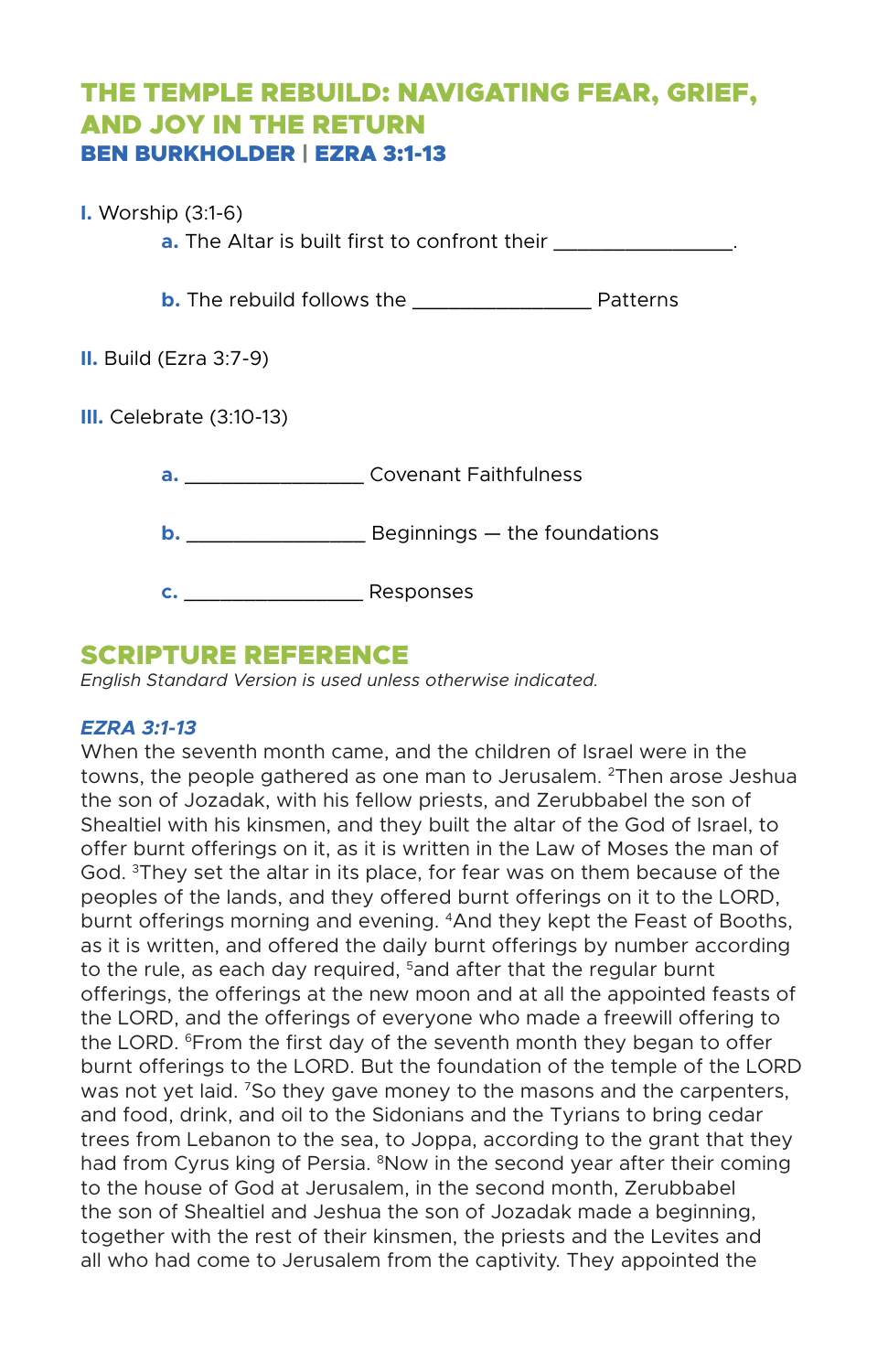Levites, from twenty years old and upward, to supervise the work of the house of the LORD. 9And Jeshua with his sons and his brothers, and Kadmiel and his sons, the sons of Judah, together supervised the workmen in the house of God, along with the sons of Henadad and the Levites, their sons and brothers.

 $10$ And when the builders laid the foundation of the temple of the LORD, the priests in their vestments came forward with trumpets, and the Levites, the sons of Asaph, with cymbals, to praise the LORD, according to the directions of David king of Israel. <sup>11</sup>And they sang responsively, praising and giving thanks to the LORD, "For he is good, for his steadfast love endures forever toward Israel." And all the people shouted with a great shout when they praised the LORD, because the foundation of the house of the LORD was laid. <sup>12</sup>But many of the priests and Levites and heads of fathers' houses, old men who had seen the first house, wept with a loud voice when they saw the foundation of this house being laid, though many shouted aloud for joy, <sup>13</sup>so that the people could not distinguish the sound of the joyful shout from the sound of the people's weeping, for the people shouted with a great shout, and the sound was heard far away.

#### *LEVITICUS 23:42-43*

You shall dwell in booths for seven days. All native Israelites shall dwell in booths, that your generations may know that I made the people of Israel dwell in booths when I brought them out of the land of Egypt: I am the Lord your God.

#### *HAGGAI 2:3*

Who is left among you who saw this house in its former glory? How do you see it now? Is it not as nothing in your eyes?